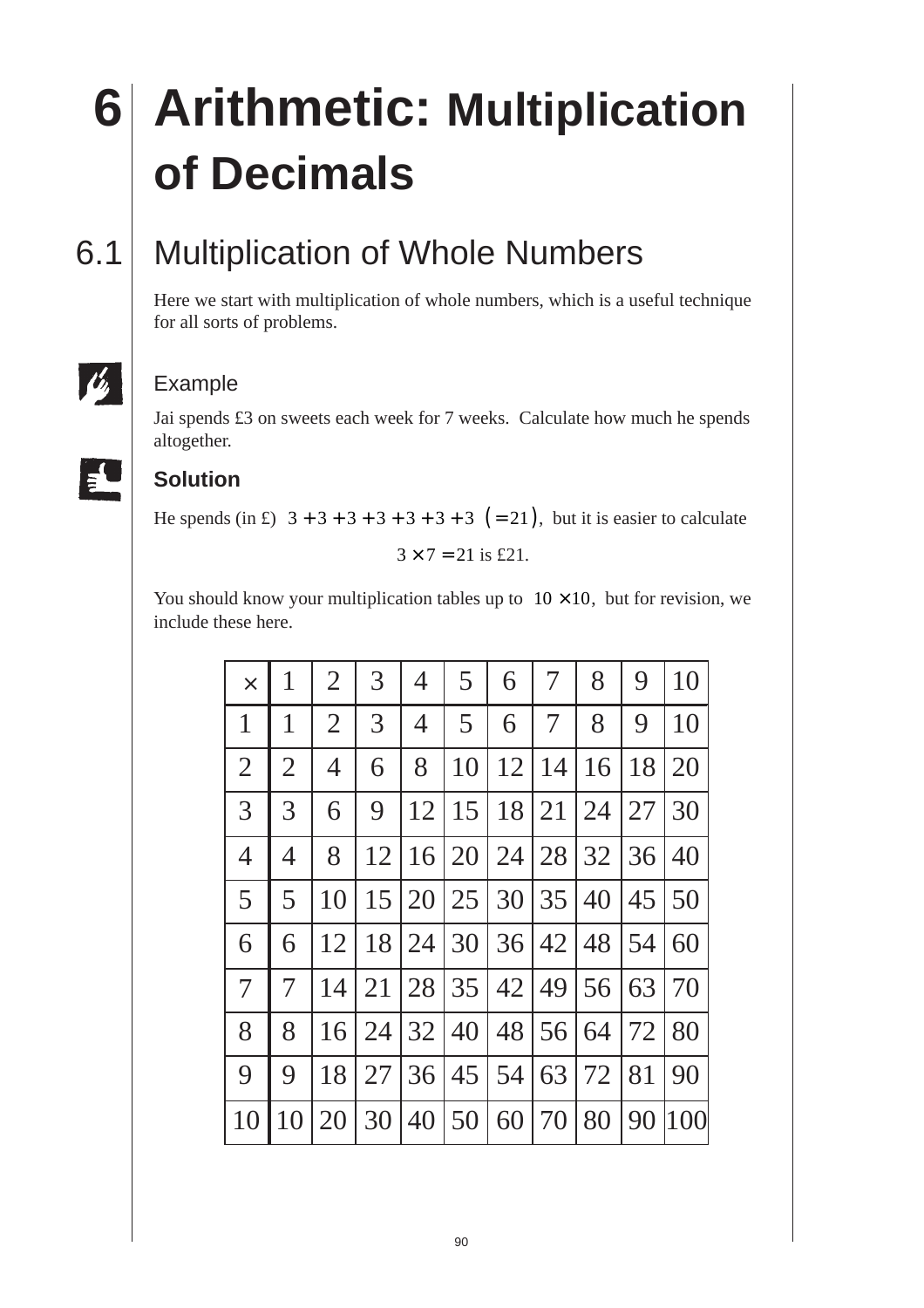

#### Exercises

1. Find

| (a) $2 \times 3$ | (b) $5 \times 7$   | (c) $6 \times 3$ |
|------------------|--------------------|------------------|
| (d) $3 \times 7$ | (e) $5 \times 4$   | (f) $9 \times 2$ |
| (g) $8 \times 5$ | (h) $6 \times 6$   | (i) $9 \times 4$ |
| $(i)$ 8 × 7      | $(k)$ 9 $\times$ 8 | (1) $7 \times 9$ |
| (m) $6 \times 7$ | $(n)$ 9 $\times$ 9 | (0) $8 \times 6$ |

2. Is each of these statements *true* or *false*?

- (a)  $5 \times 4 = 4 \times 5$  (b)  $6 \times 5 = 6 \times 7$ (c)  $8 \times 9 = 4 \times 36$  (d)  $21 \times 5 = 7 \times 15$
- 3. Jamil saves £5 per month from his pocket money.
	- (a) How much does he save in 4 months?
	- (b) How long will it take him to save £30?
- 4. How many bottles are there in this crate?



- 5. Emma, Rachel, Sarah and Hannah go to a disco. It costs £3 each to get in. How much do they pay altogether?
- 6. The picture shows the tiles on one wall in Sunnava's bathroom. How many tiles are on this wall?

7. Packets of chewing gum are packed in a box. In a box there are 8 layers with 9 packets of chewing gum in each layer. How many packets are there in the box?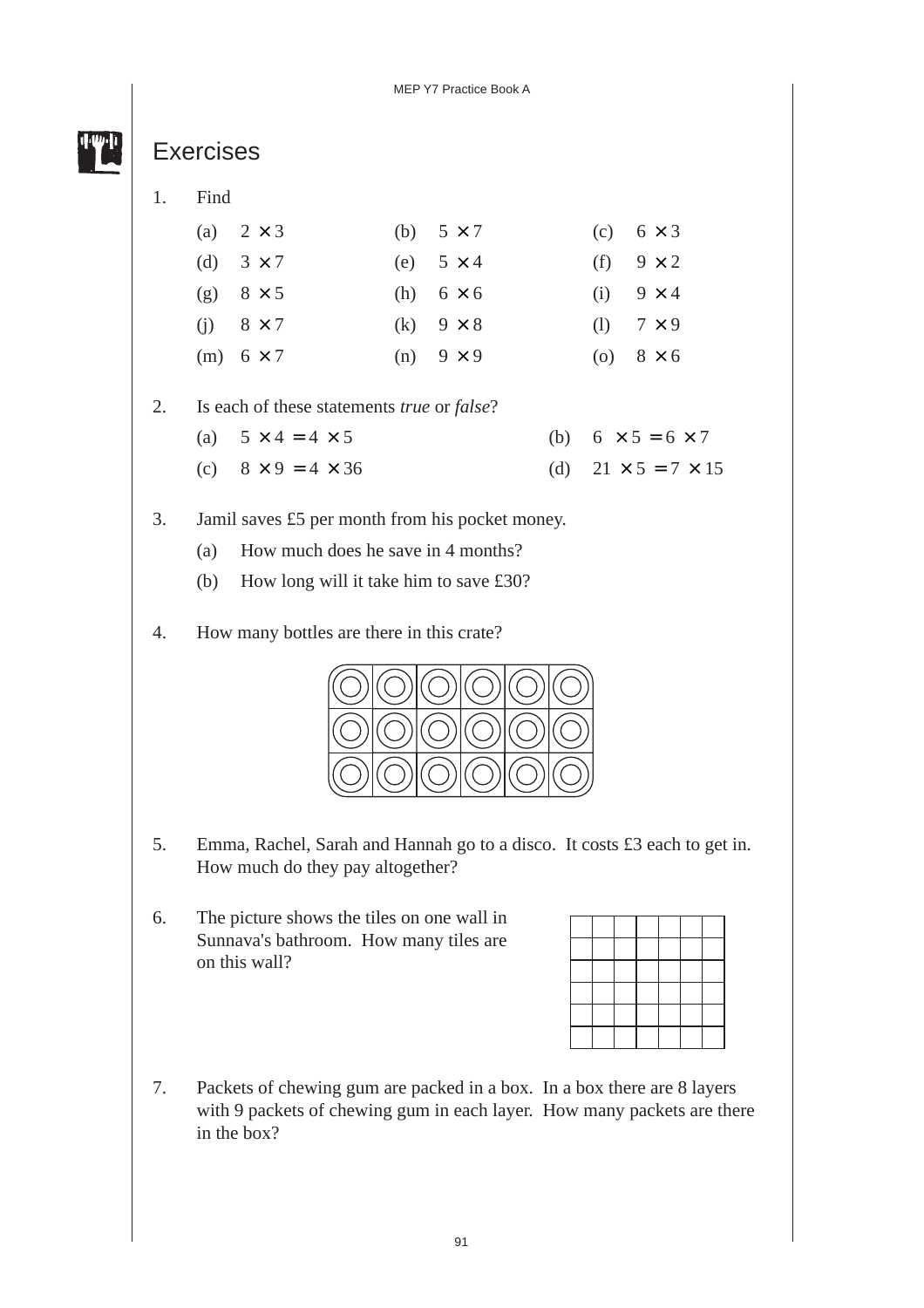8. The picture shows the cars parked in a car park. How many cars have been parked?

9. How many cars are there in this car park?



10. A hotel has 9 floors. On each floor there are 7 windows. How many windows are there in the hotel?

# 6.2 Long Multiplication

You are probably familiar with long multiplication. For example, you can find  $35 \times 19$  in the following way:

|      | 35   |
|------|------|
|      | × 19 |
|      | 350  |
| $^+$ | 315  |
|      | 665  |
|      |      |

But there are many other ways of doing this sum. For example,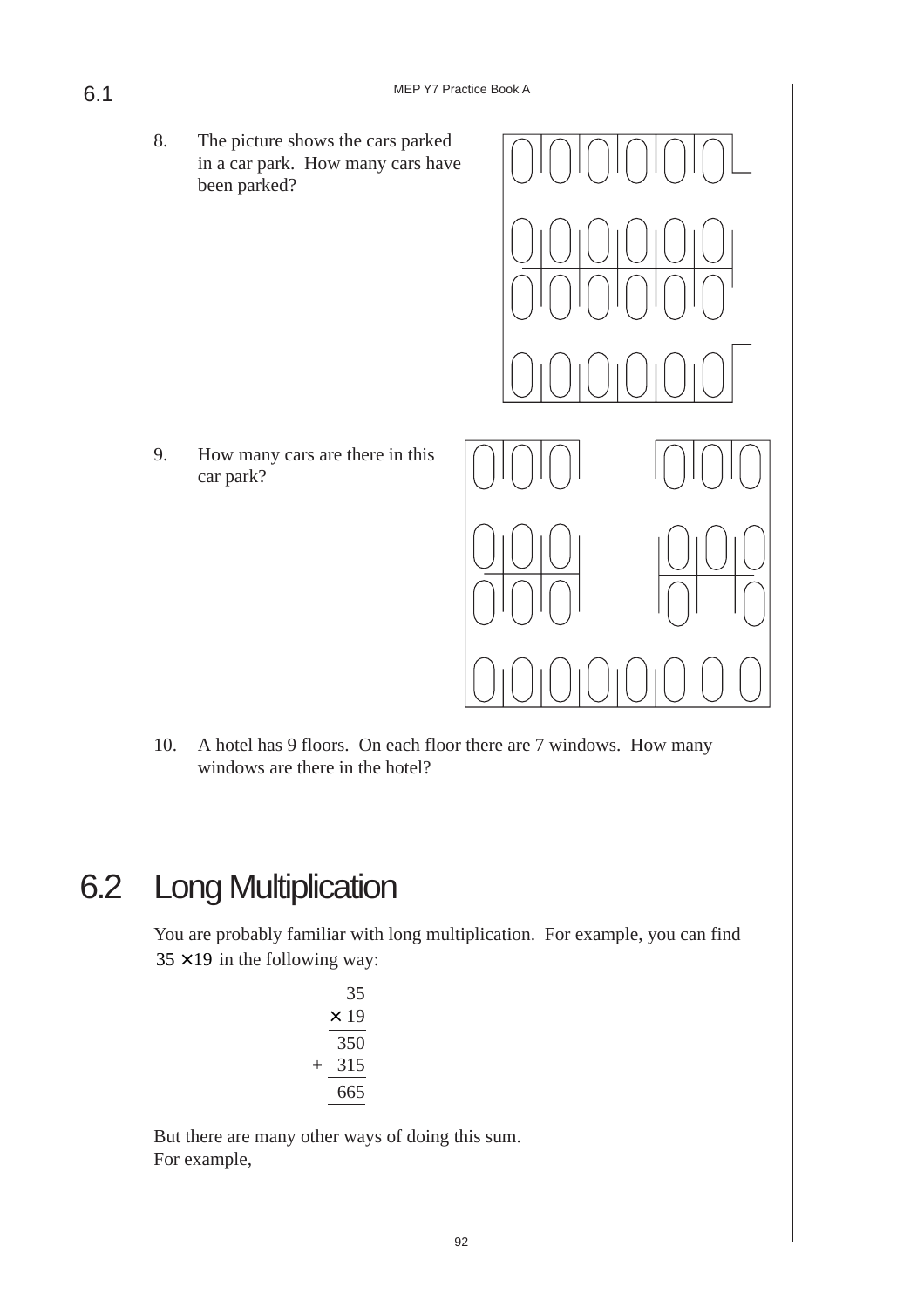| (1) | <b>Napier's Method</b>                                                                                         |                      |
|-----|----------------------------------------------------------------------------------------------------------------|----------------------|
|     | Write the two numbers on the<br>horizontal top and vertical side.                                              | 3<br>5               |
|     | Multiply each digit together to give<br>the two digit entries in the cell<br>(write $3 \times 1 = 3$ as 03).   | 1<br>3<br>5<br>9     |
|     | Now add up along the diagonals;<br>carry digits in the usual way $-$ this<br>gives 0665, i.e. 665 as expected! | 5<br>7<br>6          |
| (2) | <b>Russian Multiplication</b>                                                                                  |                      |
|     | Write down the multiplication                                                                                  | 35<br>19<br>$\times$ |
|     | Divide left hand side by 2,<br>ignoring remainder, and multiply<br>right hand side (RHS) by 2                  | 38<br>17             |
|     |                                                                                                                | $-8 - - -76$         |
|     | Continue in this way until<br>1 is reached on left hand side (LHS)                                             | $-4 - -152$          |
|     |                                                                                                                | $-2 - -304-$         |
|     |                                                                                                                | 1<br>608             |
|     | Cross out terms on RHS if there<br>is an even number on LHS                                                    |                      |
|     | Add up the remaining numbers on RHS                                                                            | 665<br>(again!)      |

#### **(3) Box Method**

| 10 | $10 \times 30 = 300$ | $10 \times 5 = 50$ | 300       |
|----|----------------------|--------------------|-----------|
|    | $9 \times 30 = 270$  | $9 \times 5 = 45$  | 270<br>50 |
|    |                      |                    |           |

665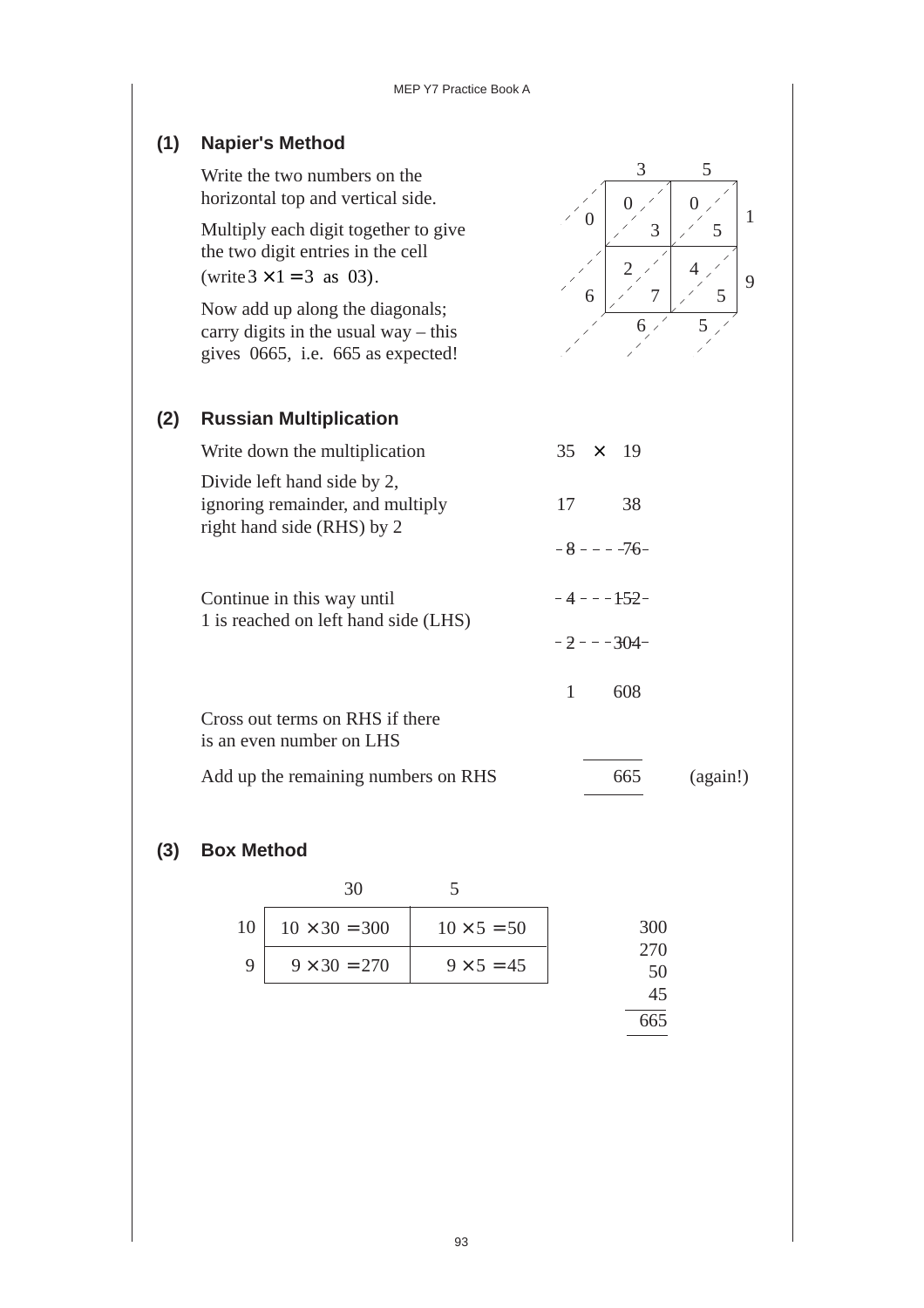MEP Y7 Practice Book A

|     |     | <b>Exercises</b> |                                                |                      |                  |     |                  |     |                  |     |                 |                  |
|-----|-----|------------------|------------------------------------------------|----------------------|------------------|-----|------------------|-----|------------------|-----|-----------------|------------------|
|     | 1.  |                  | Find, by any method:                           |                      |                  |     |                  |     |                  |     |                 |                  |
|     |     | (a)              | $3 \times 42$                                  |                      |                  | (b) | $8 \times 35$    |     |                  | (c) | $6 \times 22$   |                  |
|     |     | (d)              | $9 \times 43$                                  |                      |                  | (e) | $12 \times 62$   |     |                  | (f) | $15 \times 32$  |                  |
|     |     | (g)              | $84 \times 22$                                 |                      |                  | (h) | $19 \times 48$   |     |                  | (i) | $62 \times 18$  |                  |
|     |     | (j)              | $43 \times 62$                                 |                      |                  | (k) | $172 \times 42$  |     |                  | (1) | $461 \times 78$ |                  |
|     |     | (m)              | $184 \times 192$                               |                      |                  | (n) | $392 \times 412$ |     |                  | (0) | $494 \times 72$ |                  |
|     | 2.  |                  | Use Russian multiplication to find:            |                      |                  |     |                  |     |                  |     |                 |                  |
|     |     | (a)              | $42 \times 37$                                 |                      |                  | (b) | $62 \times 81$   |     |                  | (c) | $14 \times 93$  |                  |
|     |     | (d)              | $27 \times 43$                                 |                      |                  | (e) | $82 \times 29$   |     |                  | (f) | $38 \times 46$  |                  |
|     |     | (g)              | $57 \times 37$                                 |                      |                  | (h) | $29 \times 49$   |     |                  | (i) | $33 \times 28$  |                  |
|     | 3.  |                  | Use the box method or Napier's method to find: |                      |                  |     |                  |     |                  |     |                 |                  |
|     |     | (a)              | $12 \times 15$                                 |                      |                  | (b) | $32 \times 21$   |     |                  | (c) | 89 × 42         |                  |
|     |     | (d)              | $45 \times 57$                                 |                      |                  | (e) | $62 \times 91$   |     |                  | (f) |                 | $112 \times 428$ |
|     |     |                  |                                                |                      |                  |     |                  |     |                  |     |                 |                  |
| 6.3 |     |                  | <b>Multiplying with Decimals</b>               |                      |                  |     |                  |     |                  |     |                 |                  |
|     |     |                  | We now extend our multiplication to decimals.  |                      |                  |     |                  |     |                  |     |                 |                  |
|     |     | <b>Example</b>   |                                                |                      |                  |     |                  |     |                  |     |                 |                  |
|     |     |                  | You know that $35 \times 19 = 665$ .           |                      |                  |     |                  |     |                  |     |                 |                  |
|     |     |                  | Deduce the value of                            |                      |                  |     |                  |     |                  |     |                 |                  |
|     | (a) |                  | $3.5 \times 19$                                | (b)                  | $3.5 \times 1.9$ |     |                  | (c) | $350 \times 1.9$ |     | (d)             | $350 \times 190$ |
|     |     | <b>Solution</b>  |                                                |                      |                  |     |                  |     |                  |     |                 |                  |
|     | (a) |                  | $3.5 \times 19 = \frac{35}{10} \times 19$      |                      |                  |     |                  |     |                  |     |                 |                  |
|     |     |                  |                                                | $35 \times 19$<br>10 |                  |     |                  |     |                  |     |                 |                  |
|     |     |                  | $=$                                            | $\frac{665}{10}$     |                  |     |                  |     |                  |     |                 |                  |
|     |     |                  | $\displaystyle \qquad \qquad =$                | 66.5                 |                  |     |                  |     |                  |     |                 |                  |
|     |     |                  |                                                |                      |                  |     |                  |     |                  |     |                 |                  |
|     |     |                  |                                                |                      |                  |     |                  |     |                  |     |                 |                  |

6.2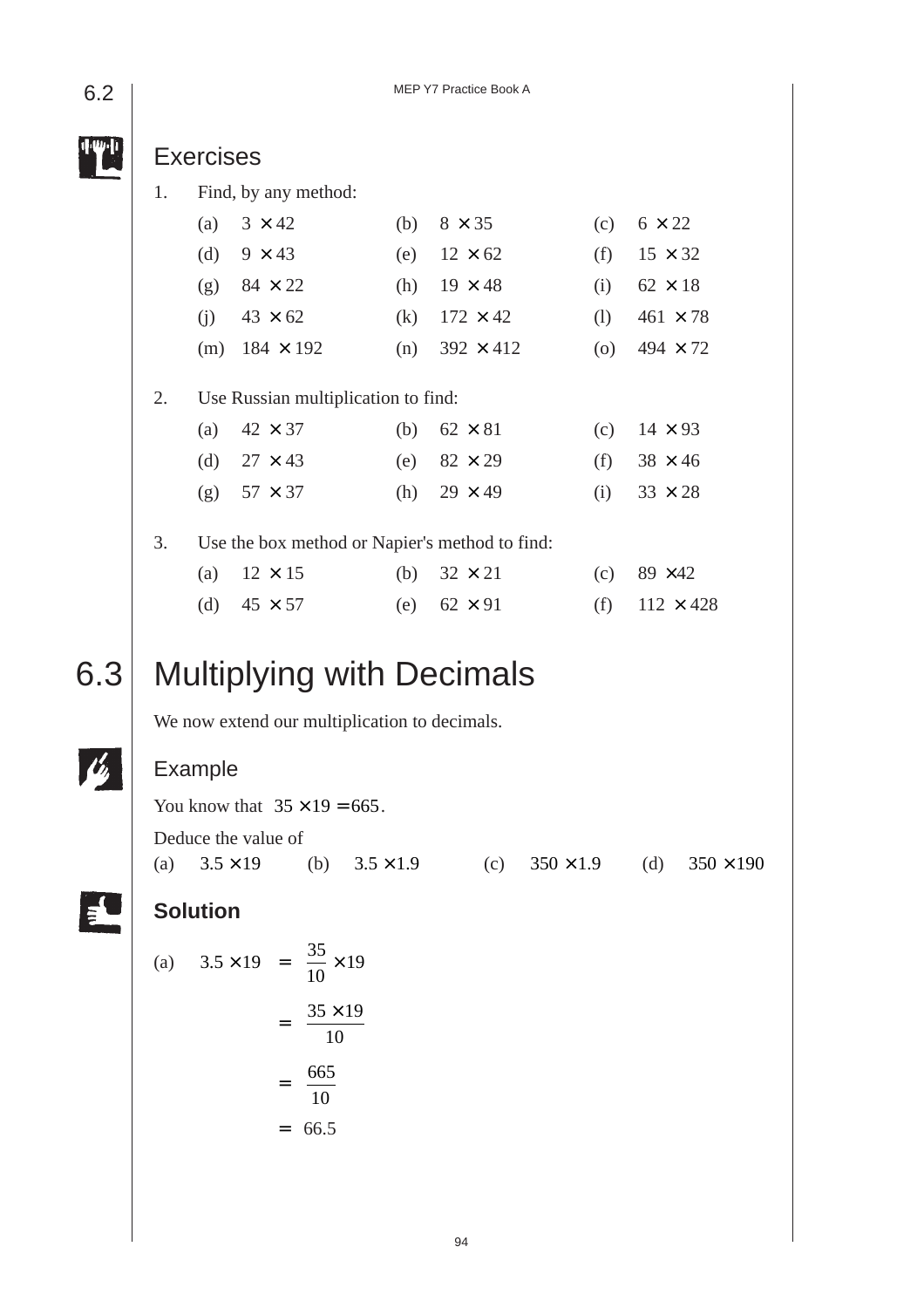(b) 
$$
3.5 \times 1.9 = \frac{35}{10} \times \frac{19}{10}
$$
  
\t\t\t\t $= \frac{35 \times 19}{100}$   
\t\t\t\t $= \frac{665}{100}$   
\t\t\t\t $= 6.65$   
(c)  $350 \times 1.9 = (35 \times 10) \times \frac{19}{10}$   
\t\t\t\t $= \frac{35 \times 10 \times 19}{10}$   
\t\t\t\t $= 665$   
(d)  $350 \times 190 = (35 \times 10) \times (19 \times 10)$   
\t\t\t\t $= (35 \times 19) \times (10 \times 10)$   
\t\t\t\t $= 665 \times 100$ 

 $= 66,500$ 

Of course, in practice you do not need to write out the calculations in full like this, but simply write down the answers.

### Exercises

1. Find:

| (a) $3 \times 0.8$   | (b) $5 \times 0.7$   | (c) $3 \times 2.6$   |
|----------------------|----------------------|----------------------|
| (d) $9 \times 1.2$   | (e) $6 \times 1.5$   | (f) $8 \times 7.9$   |
| (g) $2.1 \times 3.2$ | (h) $5.6 \times 7.2$ | (i) $8.4 \times 2.1$ |
| (i) $9.2 \times 1.8$ | (k) $1.2 \times 6.2$ | (1) $15 \times 7.3$  |
| (m) $22 \times 9.4$  | (n) $62 \times 7.1$  | (o) $74 \times 5.3$  |

2. Work out the following, using a quick method if possible.

| (a) $6 \times 10$           | (b) $0.7 \times 10$            |
|-----------------------------|--------------------------------|
| (c) $12.2 \times 100$       | (d) $112 \times 10$            |
| (e) $2 \times 3.2 \times 5$ | (f) $2 \times 62 \times 50$    |
| (g) $1.47 \times 1000$      | (h) $18.41 \times 10$          |
| (i) $365 \times 100$        | (i) $200 \times 7200 \times 5$ |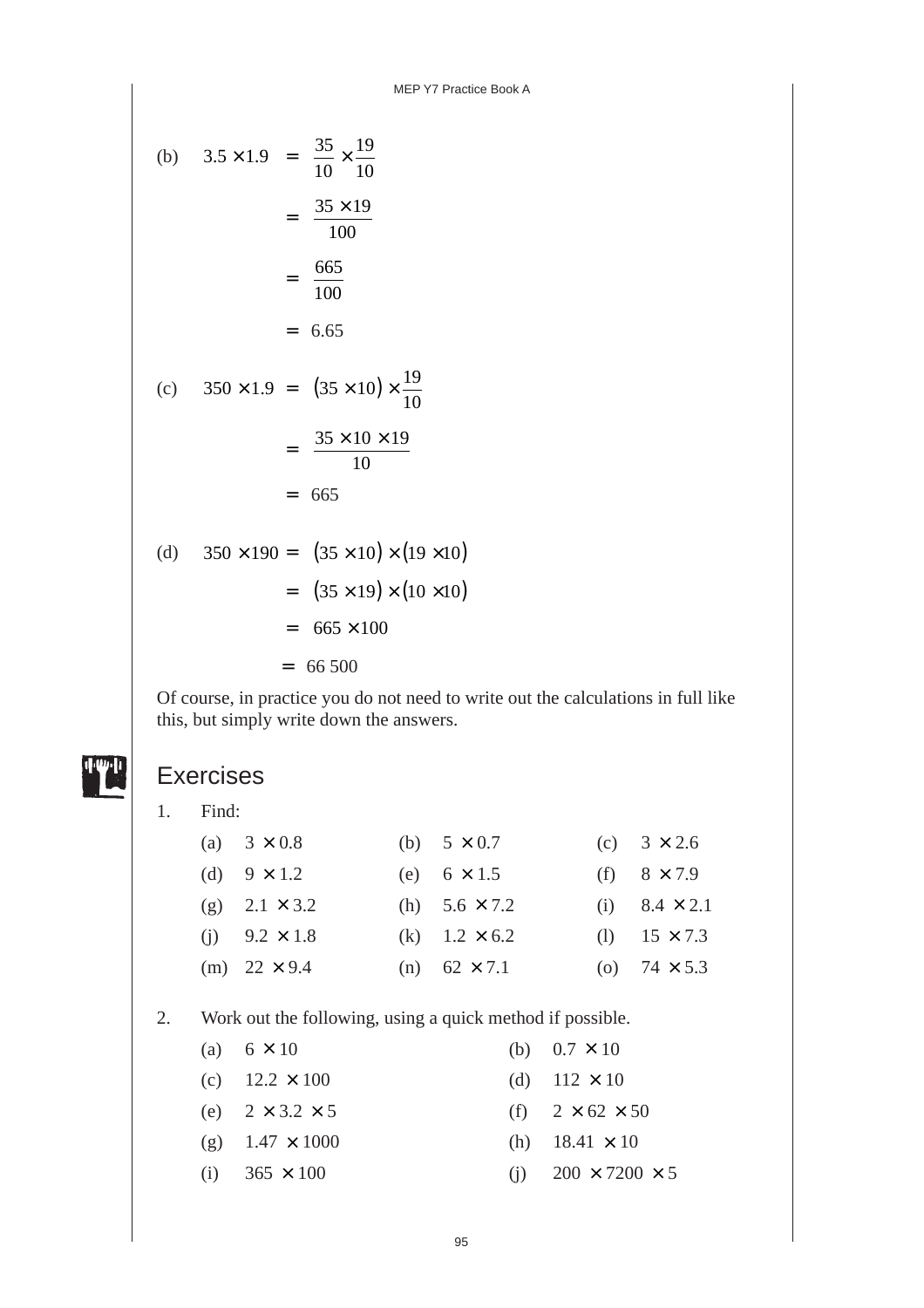3. Find:

| (a) $2.47 \times 1.6$  | (b) $3.25 \times 11.1$ | (c) $3.42 \times 6.19$ |
|------------------------|------------------------|------------------------|
| (d) $7.24 \times 5.16$ | (e) $8.21 \times 15.1$ | (f) $32.1 \times 0.47$ |

lr,

 $\blacktriangle$ 

# 6.4 Problems Involving Multiplication

We now see how multiplication helps when solving problems in context.

#### Example 1

In a train there are 6 coaches each with 68 seats and two coaches each with 42 seats. What is the total seating capacity of the train?

#### **Solution**

The total number of seats =  $6 \times 68 + 2 \times 42$ 

 $= 408 + 84$  $= 492$  seats

### Ľ,

EU

#### Example 2

Find the cost of 12 lunches, each costing £3.29.

#### **Solution**

You can use long multiplication to get the answer.

|        |  | 3.29 |  |  |  |
|--------|--|------|--|--|--|
|        |  | × 12 |  |  |  |
|        |  | 3290 |  |  |  |
| $^+$   |  | 658  |  |  |  |
| £39.48 |  |      |  |  |  |